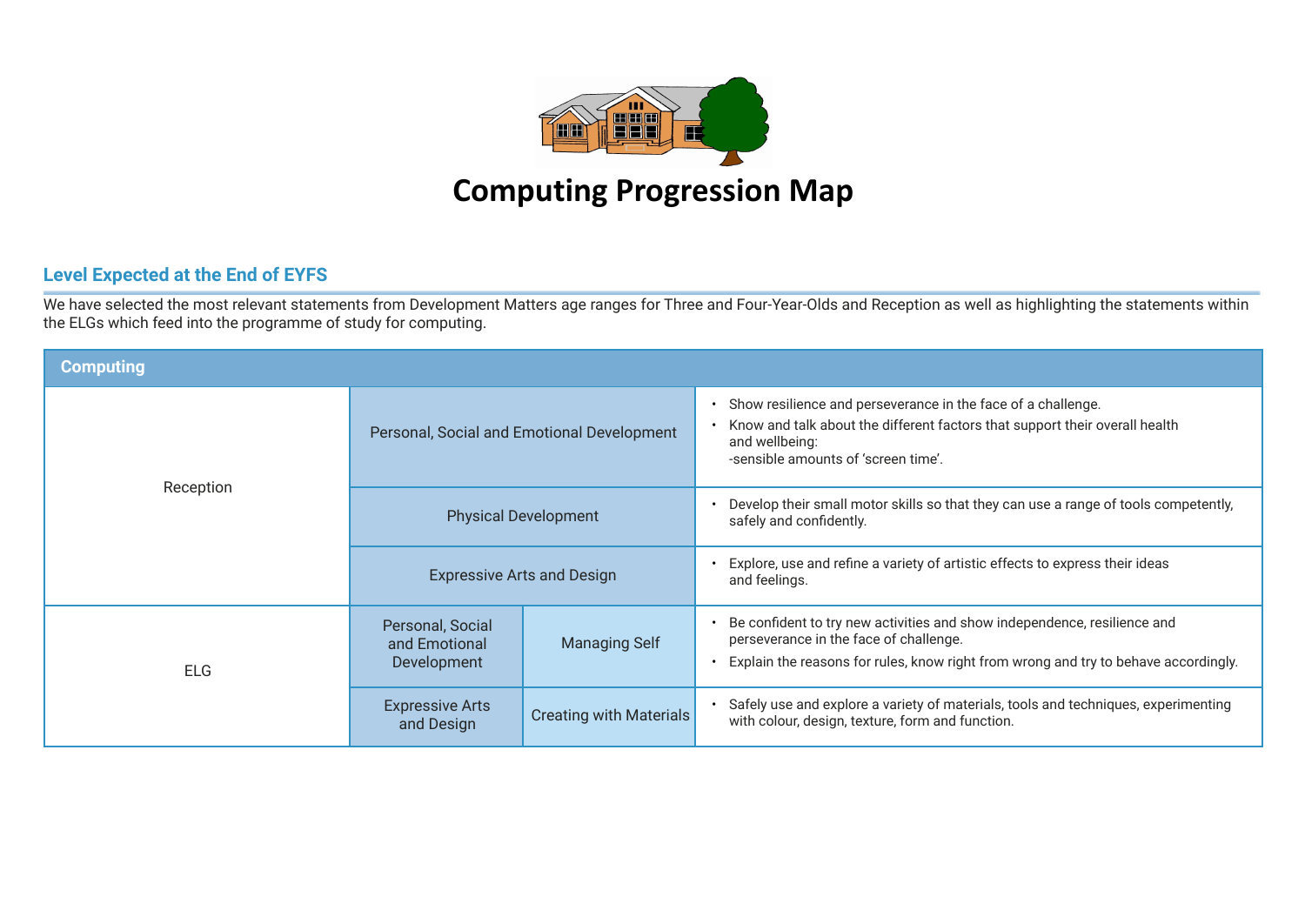| <b>Key Stage 1 National Curriculum Expectations</b>                                                                                                                                                                                                                                                                                                                                                                                                                                                                                                                                                                                                                                                                                     | <b>Key Stage 2 National Curriculum Expectations</b>                                                                                                                                                                                                                                                                                                                                                                                                                                                                                                                                                                                                                                                                                                                                                                                                                                                                                                                                                                                                                                                                                                                                                                                                                                                            |
|-----------------------------------------------------------------------------------------------------------------------------------------------------------------------------------------------------------------------------------------------------------------------------------------------------------------------------------------------------------------------------------------------------------------------------------------------------------------------------------------------------------------------------------------------------------------------------------------------------------------------------------------------------------------------------------------------------------------------------------------|----------------------------------------------------------------------------------------------------------------------------------------------------------------------------------------------------------------------------------------------------------------------------------------------------------------------------------------------------------------------------------------------------------------------------------------------------------------------------------------------------------------------------------------------------------------------------------------------------------------------------------------------------------------------------------------------------------------------------------------------------------------------------------------------------------------------------------------------------------------------------------------------------------------------------------------------------------------------------------------------------------------------------------------------------------------------------------------------------------------------------------------------------------------------------------------------------------------------------------------------------------------------------------------------------------------|
| Pupils should be taught to:<br>• understand what algorithms are; how they are implemented as programs on digital<br>devices; and that programs execute by following precise and unambiguous instructions;<br>• create and debug simple programs;<br>• use logical reasoning to predict the behaviour of simple programs;<br>• use technology purposefully to create, organise, store, manipulate and retrieve digital<br>content;<br>• recognise common uses of information technology beyond school;<br>• use technology safely and respectfully, keeping personal information private; identify<br>where to go for help and support when they have concerns about content or contact on the<br>internet or other online technologies. | Pupils should be taught to:<br>design, write and debug programs that accomplish specific goals, including controlling or<br>simulating physical systems; solve problems by decomposing them into smaller parts;<br>use sequence, selection, and repetition in programs; work with variables and various forms<br>of input and output;<br>use logical reasoning to explain how some simple algorithms work and to detect and<br>correct errors in algorithms and programs;<br>understand computer networks including the internet; how they can provide multiple<br>services, such as the world wide web, and the opportunities they offer for communication<br>and collaboration;<br>use search technologies effectively, appreciate how results are selected and ranked, and<br>be discerning in evaluating digital content;<br>select, use and combine a variety of software (including internet services) on a range of<br>digital devices to design and create a range of programs, systems and content that<br>accomplish given goals, including collecting, analysing, evaluating and presenting data and<br>information;<br>use technology safely, respectfully and responsibly; recognise acceptable/unacceptable<br>behaviour; identify a range of ways to report concerns about content and contact. |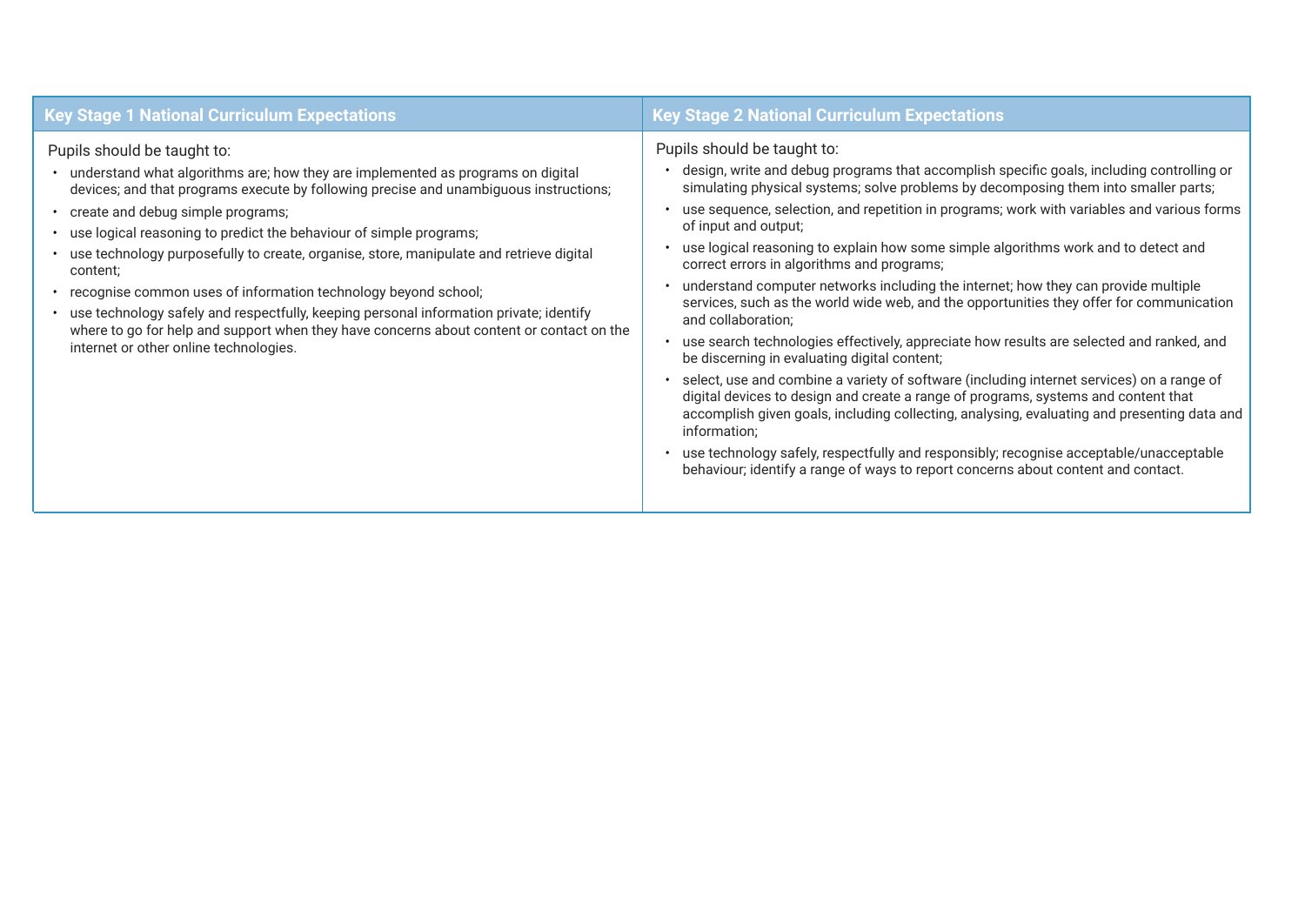| <b>Computer Science</b>                                                                                    |                                                                                                                                                                                                                                                                                                                                                                                                                              |                                                                                                                                                                                                                                                                                                                                                                                                                        |                                                                                                                                                                                                                                                                                                                                                 |                                                                                                                                                                                                                                                                                                                                                                                                          |                                                                                                                                                                                                                                                                                                                   |                                                                                                                                                                                    |  |  |  |
|------------------------------------------------------------------------------------------------------------|------------------------------------------------------------------------------------------------------------------------------------------------------------------------------------------------------------------------------------------------------------------------------------------------------------------------------------------------------------------------------------------------------------------------------|------------------------------------------------------------------------------------------------------------------------------------------------------------------------------------------------------------------------------------------------------------------------------------------------------------------------------------------------------------------------------------------------------------------------|-------------------------------------------------------------------------------------------------------------------------------------------------------------------------------------------------------------------------------------------------------------------------------------------------------------------------------------------------|----------------------------------------------------------------------------------------------------------------------------------------------------------------------------------------------------------------------------------------------------------------------------------------------------------------------------------------------------------------------------------------------------------|-------------------------------------------------------------------------------------------------------------------------------------------------------------------------------------------------------------------------------------------------------------------------------------------------------------------|------------------------------------------------------------------------------------------------------------------------------------------------------------------------------------|--|--|--|
| <b>EYFS Computational</b><br><b>Thinking</b>                                                               | <b>Year 1 Computational</b><br><b>Thinking</b>                                                                                                                                                                                                                                                                                                                                                                               | <b>Year 2 Computational</b><br><b>Thinking</b>                                                                                                                                                                                                                                                                                                                                                                         | <b>Year 3 Computational</b><br><b>Thinking</b>                                                                                                                                                                                                                                                                                                  | <b>Year 4 Computational</b><br><b>Thinking</b>                                                                                                                                                                                                                                                                                                                                                           | <b>Year 5 Computational</b><br><b>Thinking</b>                                                                                                                                                                                                                                                                    | <b>Year 6 Computational</b><br><b>Thinking</b>                                                                                                                                     |  |  |  |
| Children can:<br>Use logical reasoning to<br>understand simple<br>instructions and predict<br>the outcome. | Children can:<br>Learn that<br>decomposition means<br>breaking a problem<br>down into smaller parts.<br>Use decomposition to<br>solve unplugged<br>challenges.<br>Use logical reasoning to<br>predict the behaviour of<br>simple programs.<br>Develop the skills<br>associated with<br>sequencing in<br>unplugged activities.<br>Follow a basic set of<br>instructions.<br>Assemble instructions<br>into a simple algorithm. | Children can:<br>Articulate what<br>decomposition is.<br>Decompose a game to<br>predict the algorithms<br>used to create it.<br>Learn that there are<br>different levels of<br>abstraction.<br>Explain what an<br>algorithm is.<br>Follow an algorithm.<br>Create a clear and<br>precise algorithm.<br>Learn that programs<br>execute by following<br>precise instructions.<br>Incorporate loops within<br>algorithms. | Children can:<br>Use decomposition to<br>explain the parts of a<br>laptop computer.<br>Use decomposition to<br>explore the code<br>behind an animation.<br>Use repetition in<br>programs.<br>Use logical reasoning<br>to explain how simple<br>algorithms work.<br>Explain the purpose of<br>an algorithm.<br>Form algorithms<br>independently. | Children can:<br>Use decomposition to<br>solve a problem by finding<br>out what code was used.<br>Use decomposition to<br>understand the purpose of<br>a script of code.<br>Identify patterns through<br>unplugged activities.<br>Use past experiences to<br>help solve new problems.<br>Use abstraction to identify<br>the important parts when<br>completing both plugged<br>and unplugged activities. | Children can:<br>Decompose animations<br>into a series of images.<br>Decompose a program<br>without support.<br>Decompose a story to be<br>able to plan a program to<br>tell a story.<br>Predict how software<br>will work based on<br>previous experience.<br>Write more complex<br>algorithms for a<br>purpose. | Children can:<br>Decompose a program<br>into an algorithm.<br>Use past experiences to<br>help solve new<br>problems.<br>Write increasingly<br>complex algorithms for a<br>purpose. |  |  |  |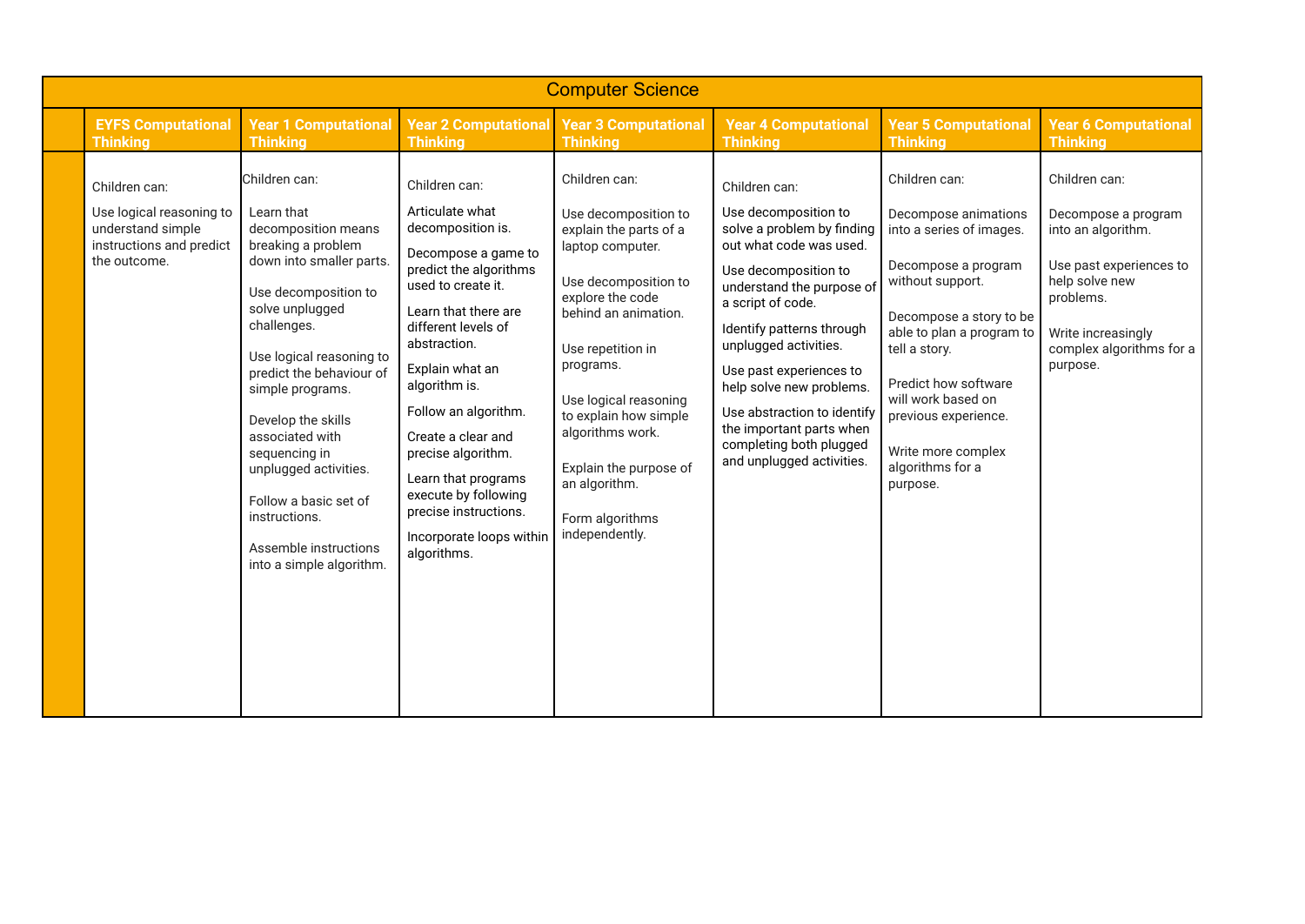| <b>Computer Science</b>                                                                                                                                                                                                                                                                                                           |                                                                                                                                                                                                                                                                       |                                                                                                                                                                                                                                                                         |                                                                                                                                                                                                                                                                                                                 |                                                                                                                                                                                                                  |                                                                                                                                                                                                                                                                                                                                                                                                                    |                                                                                                                                                                                                                                                                   |  |  |
|-----------------------------------------------------------------------------------------------------------------------------------------------------------------------------------------------------------------------------------------------------------------------------------------------------------------------------------|-----------------------------------------------------------------------------------------------------------------------------------------------------------------------------------------------------------------------------------------------------------------------|-------------------------------------------------------------------------------------------------------------------------------------------------------------------------------------------------------------------------------------------------------------------------|-----------------------------------------------------------------------------------------------------------------------------------------------------------------------------------------------------------------------------------------------------------------------------------------------------------------|------------------------------------------------------------------------------------------------------------------------------------------------------------------------------------------------------------------|--------------------------------------------------------------------------------------------------------------------------------------------------------------------------------------------------------------------------------------------------------------------------------------------------------------------------------------------------------------------------------------------------------------------|-------------------------------------------------------------------------------------------------------------------------------------------------------------------------------------------------------------------------------------------------------------------|--|--|
| <b>EYFS Programming</b>                                                                                                                                                                                                                                                                                                           | <b>Year 1 Programming</b>                                                                                                                                                                                                                                             | <b>Year 2 Programming</b>                                                                                                                                                                                                                                               | <b>Year 3 Programming</b>                                                                                                                                                                                                                                                                                       | <b>Year 4 Programming</b>                                                                                                                                                                                        | <b>Year 5 Programming</b>                                                                                                                                                                                                                                                                                                                                                                                          | <b>Year 6 Programming</b>                                                                                                                                                                                                                                         |  |  |
| Children can:<br>Follow instructions as<br>part of practical activities<br>and games.<br>Learn to give simple<br>instructions.<br>Experiment with<br>programming a<br>Bee-bot/Blue- bot and<br>learning how to give<br>simple commands.<br>Learn to debug<br>instructions, with the<br>help of an adult, when<br>things go wrong. | Children can:<br>Program a Floor robot<br>to follow a planned<br>route.<br>Learn to debug<br>instructions when<br>things go wrong.<br>Using program<br>language to explain how<br>a floor robot works.<br>Learn to debug an<br>algorithm in an<br>unplugged scenario. | Children can:<br>Use logical thinking to<br>explore software,<br>predicting, testing and<br>explaining what it does.<br>Use an algorithm to write<br>a basic computer<br>program.<br>Use loop blocks when<br>programming to repeat<br>an instruction more than<br>once. | Children can:<br>Use logical thinking to<br>explore more complex<br>software; predicting,<br>testing and explaining<br>what it does.<br>Incorporate loops to<br>make code more<br>efficient.<br>Continue existing<br>code.<br>Make reasonable<br>suggestions for how to<br>debug their own and<br>others' code. | Children can:<br>Create algorithms for a<br>specific purpose.<br>Code a simple game.<br>Use abstraction and<br>pattern recognition to<br>modify code.<br>Incorporating variables to<br>make code more efficient. | Children can:<br>Program an animation.<br>Iterating and developing<br>their programming as<br>they work.<br>Confidently use loops in<br>their programming.<br>Use a more systematic<br>approach to debugging<br>code, justifying what is<br>wrong and how it can be<br>corrected.<br>Write code to create a<br>desired effect. Using a<br>range of programming<br>commands.<br>Use repetition within a<br>program. | Children can:<br>Debug quickly and<br>effectively to make a<br>program more efficient.<br>Remix existing code to<br>explore a problem.<br>Use and adapt nested<br>loops.<br>Change a program to<br>personalise it.<br>Evaluate code to<br>understand its purpose. |  |  |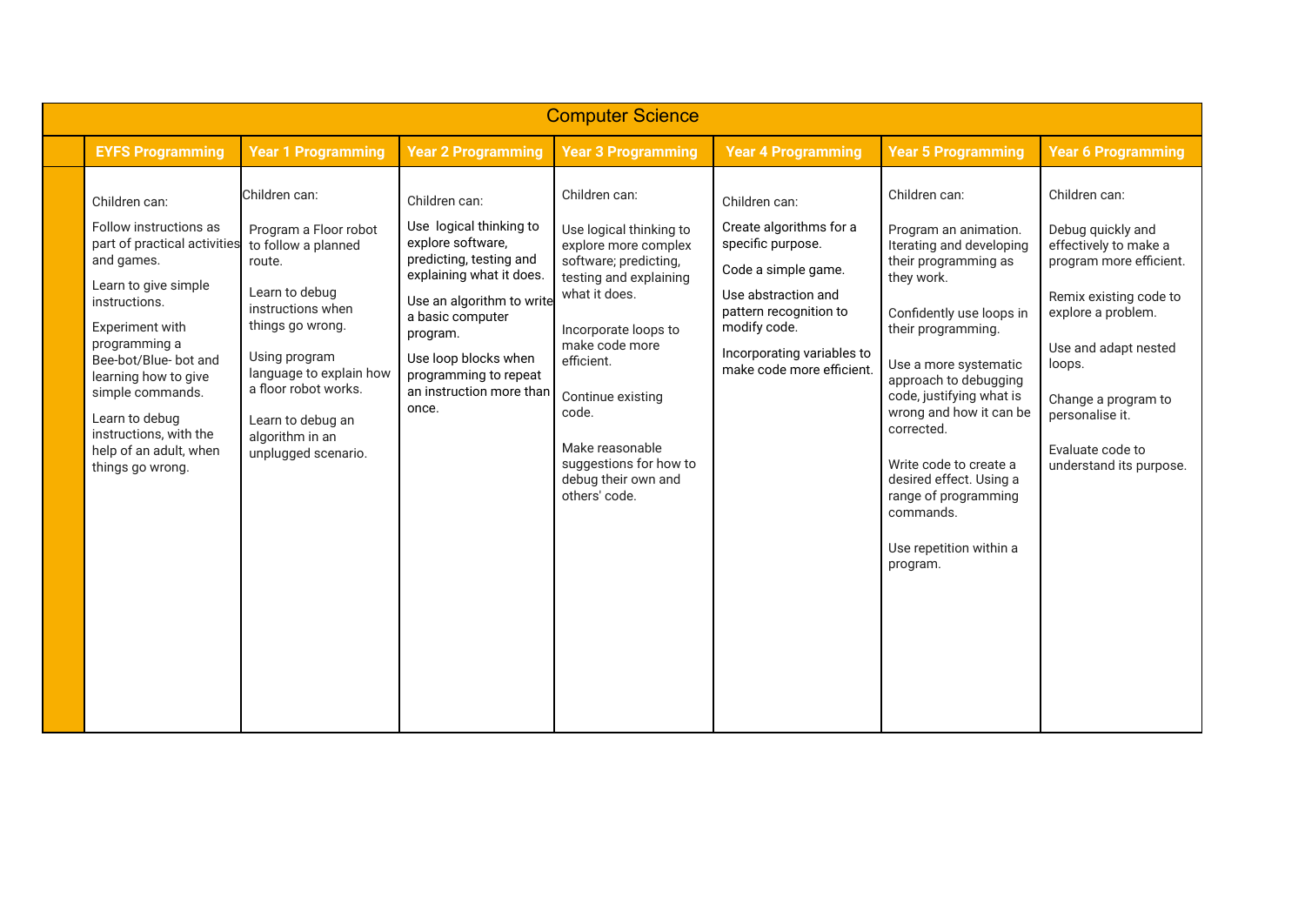| <b>Information Technology</b>                                             |                                                                                                                                                                                                                                                                                                            |                                                                                                                                                                                                                                                                                                                    |                                                                                                                                                                                                    |                                                                                                                                                                                                                                                                        |                                                                                                                                                                                                                                                                                                                                                                                                                           |                                                                                                                                                                                                                                                                                                                                                                                                                                                                                                                                    |  |  |
|---------------------------------------------------------------------------|------------------------------------------------------------------------------------------------------------------------------------------------------------------------------------------------------------------------------------------------------------------------------------------------------------|--------------------------------------------------------------------------------------------------------------------------------------------------------------------------------------------------------------------------------------------------------------------------------------------------------------------|----------------------------------------------------------------------------------------------------------------------------------------------------------------------------------------------------|------------------------------------------------------------------------------------------------------------------------------------------------------------------------------------------------------------------------------------------------------------------------|---------------------------------------------------------------------------------------------------------------------------------------------------------------------------------------------------------------------------------------------------------------------------------------------------------------------------------------------------------------------------------------------------------------------------|------------------------------------------------------------------------------------------------------------------------------------------------------------------------------------------------------------------------------------------------------------------------------------------------------------------------------------------------------------------------------------------------------------------------------------------------------------------------------------------------------------------------------------|--|--|
| <b>EYFS Using Software</b>                                                | <b>Year 1 Using Software</b>                                                                                                                                                                                                                                                                               | <b>Year 2 Using Software</b>                                                                                                                                                                                                                                                                                       | <b>Year 3 Using Software</b>                                                                                                                                                                       | <b>Year 4 Using Software</b>                                                                                                                                                                                                                                           | <b>Year 5 Using Software</b>                                                                                                                                                                                                                                                                                                                                                                                              | <b>Year 6 Using Software</b>                                                                                                                                                                                                                                                                                                                                                                                                                                                                                                       |  |  |
| Children can:<br>Use a simple online paint<br>tool to create digital art. | Children can:<br>Use a basic range of<br>tools within graphic<br>editing software.<br>Take and edit<br>photographs.<br>Develop control of the<br>mouse through<br>dragging, clicking and<br>resizing of images to<br>create different effects.<br>Develop understanding<br>of different software<br>tools. | Children can:<br>Develop word processing<br>skills, including altering<br>text, copying and pasting<br>and using keyboard<br>shortcuts.<br>Use word processing<br>software to type and<br>reformat text.<br>Use software (and<br>unplugged means) to<br>create story animations.<br>Create and labelling<br>images | Children can:<br>Take photographs and<br>record video to tell a<br>story.<br>Use software to edit<br>and enhance their<br>video adding music,<br>sounds and text on<br>screen with<br>transitions. | Children can:<br>Build a web page and<br>create content for it.<br>Design and create a<br>webpage for a given<br>purpose.<br>Use online software for<br>documents.<br>presentations, forms<br>and spreadsheets.<br>Use software to work<br>collaboratively with others | Children can:<br>Use logical thinking to<br>explore software more<br>independently, making<br>predictions based on<br>their previous<br>experience.<br>Use software programs<br>to create music.<br>Use video editing<br>software to animate.<br>Identify ways to improve<br>and edit programs,<br>videos, images etc.<br>Independently learn how<br>to use 3D design<br>software.<br>Use repetition within a<br>program. | Children can:<br>Use logical thinking to<br>explore software<br>independently, iterating<br>ideas and testing<br>continuously.<br>Use search and word<br>processing skills to<br>create a presentation.<br>Create and edit sound<br>recordings for a specific<br>purpose.<br>Create and edit videos,<br>adding multiple<br>elements: music,<br>voiceover, sound, text<br>and transitions.<br>Using design software to<br>design a product.<br>Create a website or<br>online document with<br>embedded links and<br>multiple pages. |  |  |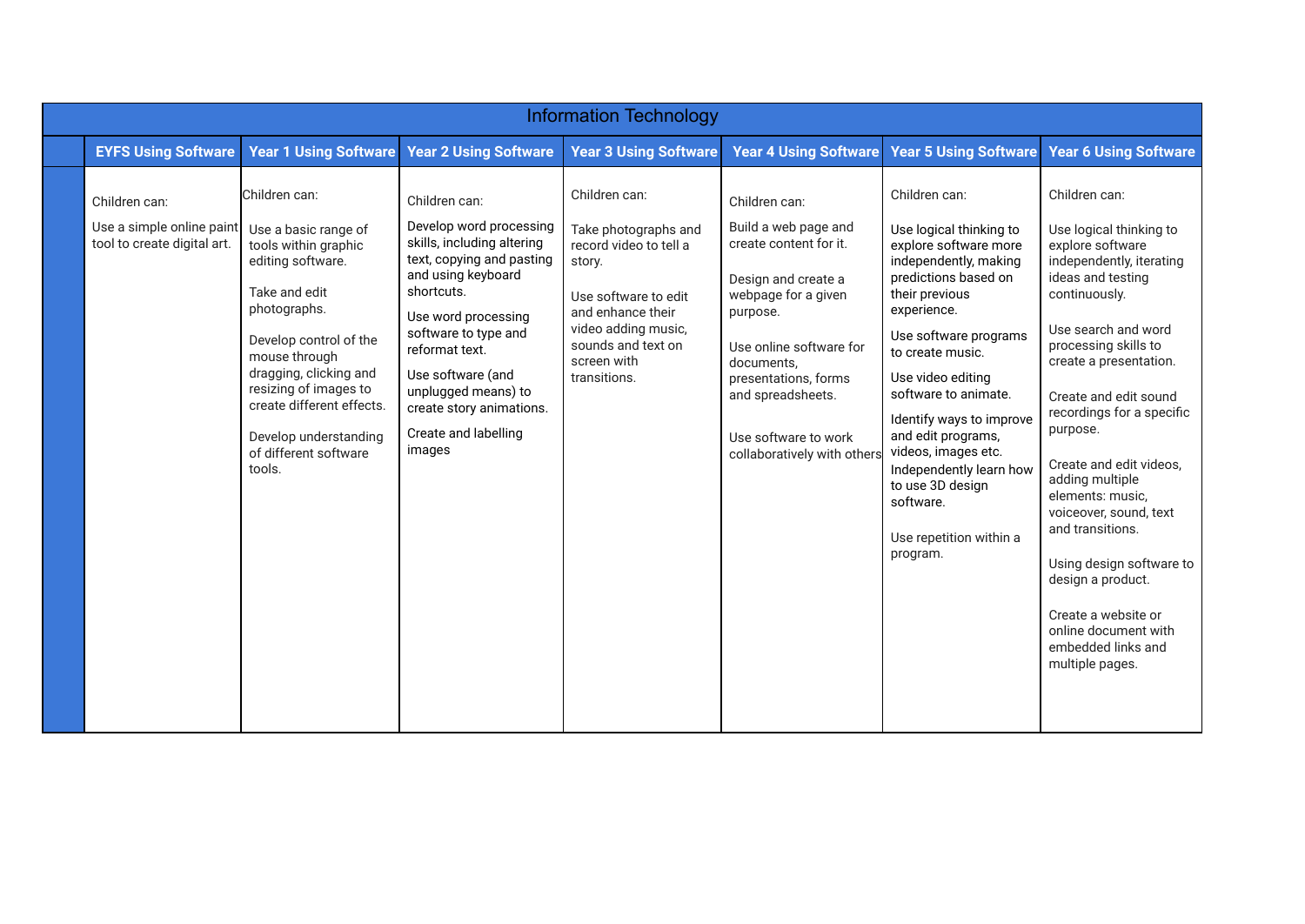| <b>Information Technology</b>                                                         |                                                                                                                                                                                                                         |                                                                                                                            |                                                                                                                                                                                              |                                                                                                                                                                                                                                                                                                                |                                                                                                                                                                                                                                                       |                                                         |  |  |
|---------------------------------------------------------------------------------------|-------------------------------------------------------------------------------------------------------------------------------------------------------------------------------------------------------------------------|----------------------------------------------------------------------------------------------------------------------------|----------------------------------------------------------------------------------------------------------------------------------------------------------------------------------------------|----------------------------------------------------------------------------------------------------------------------------------------------------------------------------------------------------------------------------------------------------------------------------------------------------------------|-------------------------------------------------------------------------------------------------------------------------------------------------------------------------------------------------------------------------------------------------------|---------------------------------------------------------|--|--|
| <b>EYFS Using Email and</b><br>internet searches                                      | <b>Year 1 Using Email</b><br>and internet searches                                                                                                                                                                      | <b>Year 2 Using Email and</b><br>internet searches                                                                         | <b>Year 3 Using Email</b><br>and internet searches                                                                                                                                           | <b>Year 4 Using Email</b><br>and internet searches                                                                                                                                                                                                                                                             | <b>Year 5 Using Email</b><br>and internet searches                                                                                                                                                                                                    | <b>Year 6 Using Email and</b><br>internet searches      |  |  |
| Children can:<br>Learn that we are<br>connected to others<br>when using the internet. | Children can:<br>Recognise devices that<br>are connected to the<br>internet.<br>Search and download<br>images from the<br>internet safely.<br>Understand that we are<br>connected to others<br>when using the internet. | Children can:<br>Search for appropriate<br>images to use in a<br>document.<br>Understanding what<br>online information is. | Children can:<br>Learn to log in and out<br>of an email account.<br>Write an email<br>including a subject, 'to'<br>and 'from.'<br>Send an email with an<br>attachment.<br>Reply to an email. | Children can:<br>Understand why some<br>results come before<br>others when searching.<br>Use keywords to<br>effectively search for<br>information on the<br>internet.<br>Understand that<br>information found by<br>searching the internet is<br>not all grounded in fact.<br>Search the internet for<br>data. | Children can:<br>Develop searching skills<br>to help find relevant<br>information on the<br>internet.<br>Learn how to use search<br>engines effectively to<br>find information,<br>focussing on keyword<br>searches and evaluating<br>search returns. | Children can:<br>Understand how search<br>engines work. |  |  |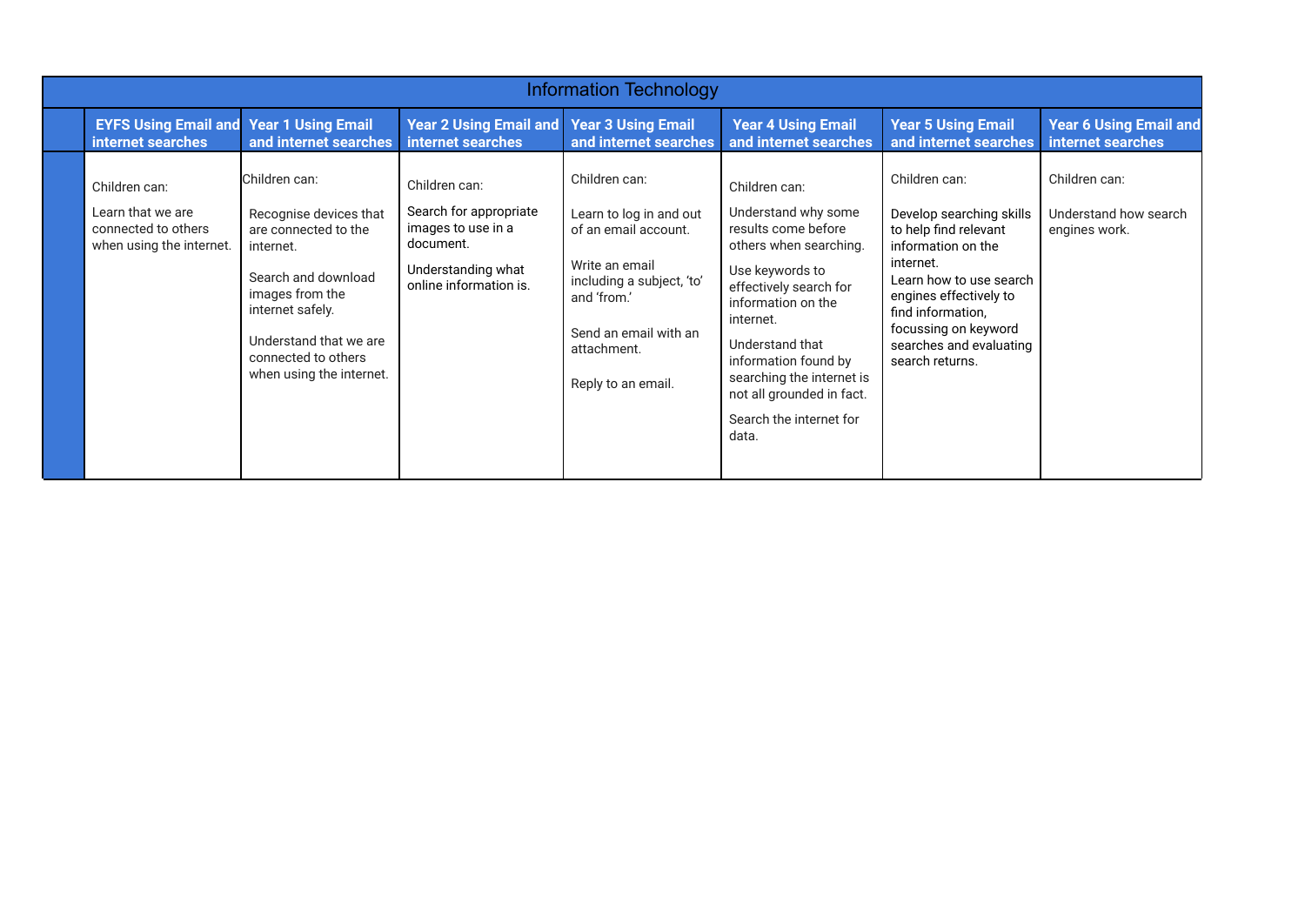| <b>Information Technology</b>                                                                                                                                                                                        |                                                                                                                                                                                                                                                                                                                              |                                                                                                         |                                                                                                                                                                                                                                                                                                                    |                                                                                                                                                                                                                                                                       |                                                                                                                                                                |                                                                                                                                                                                    |  |  |
|----------------------------------------------------------------------------------------------------------------------------------------------------------------------------------------------------------------------|------------------------------------------------------------------------------------------------------------------------------------------------------------------------------------------------------------------------------------------------------------------------------------------------------------------------------|---------------------------------------------------------------------------------------------------------|--------------------------------------------------------------------------------------------------------------------------------------------------------------------------------------------------------------------------------------------------------------------------------------------------------------------|-----------------------------------------------------------------------------------------------------------------------------------------------------------------------------------------------------------------------------------------------------------------------|----------------------------------------------------------------------------------------------------------------------------------------------------------------|------------------------------------------------------------------------------------------------------------------------------------------------------------------------------------|--|--|
| <b>EYFS Using data</b>                                                                                                                                                                                               | <b>Year 1Using data</b>                                                                                                                                                                                                                                                                                                      | <b>Year 2 Using data</b>                                                                                | <b>Year 3 Using data</b>                                                                                                                                                                                                                                                                                           | <b>Year 4 Using data</b>                                                                                                                                                                                                                                              | <b>Year 5 Using data</b>                                                                                                                                       | <b>Year 6 Using data</b>                                                                                                                                                           |  |  |
| Children can:<br>Represent data through<br>sorting and categorising<br>objects in unplugged<br>scenarios.<br>Represent data through<br>physical pictograms.<br>Explore branch<br>databases through<br>physical games | Children can:<br>Understand that<br>technology can be used<br>to represent data in<br>different ways:<br>pictograms, tables, pie<br>charts, bar charts, block<br>graphs etc.<br>Use representations to<br>answer questions about<br>data.<br>Use software to explore<br>and create pictograms<br>and branching<br>databases. | Children can:<br>Collect and input data into<br>a spreadsheet.<br>Interpret data from a<br>spreadsheet. | Children can:<br>Understand the<br>vocabulary to do with<br>databases: field,<br>record, data. Learning<br>about the pros and<br>cons of digital versus<br>paper databases.<br>Sort and filter<br>databases to easily<br>retrieve information.<br>Create and interpret<br>charts and graphs to<br>understand data. | Children can:<br>Understand that data is<br>used to forecast weather.<br>Record data in a<br>spreadsheet<br>independently.<br>Sort data in a<br>spreadsheet to compare<br>using the 'sort by' option.<br>Design a device which<br>gathers and records<br>sensor data. | Children can:<br>Understand how data is<br>collected in remote or<br>dangerous places.<br>Understand how data<br>might be used to tell us<br>about a location. | Children can:<br>Understand how<br>barcodes, QR codes and<br>RFID work.<br>Gather and analyse data<br>in real time.<br>Create formulas and<br>sorting data within<br>spreadsheets. |  |  |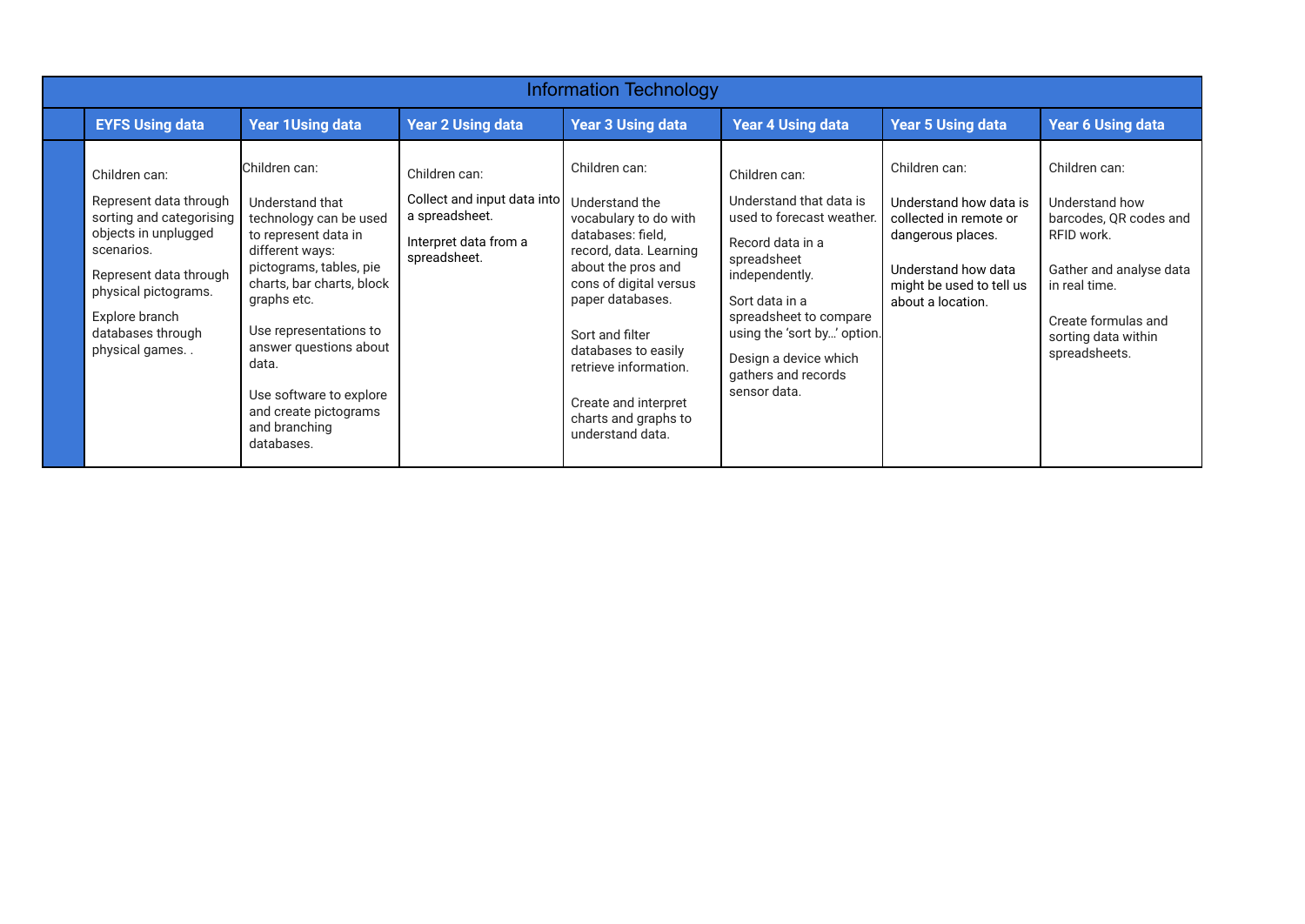| <b>Information Technology</b>                                                                     |                                                                                                                                                                   |                                                                      |                                                                                                                           |                                                                                                          |                                                                                                                           |                                                                                                                                                                                    |  |  |
|---------------------------------------------------------------------------------------------------|-------------------------------------------------------------------------------------------------------------------------------------------------------------------|----------------------------------------------------------------------|---------------------------------------------------------------------------------------------------------------------------|----------------------------------------------------------------------------------------------------------|---------------------------------------------------------------------------------------------------------------------------|------------------------------------------------------------------------------------------------------------------------------------------------------------------------------------|--|--|
| <b>EYFS Wider use of</b><br><b>Technology</b>                                                     | <b>Year 1 Wider use of</b><br><b>Technology</b>                                                                                                                   | <b>Year 2 Wider use of</b><br><b>Technology</b>                      | <b>Year 3 Wider use of</b><br><b>Technology</b>                                                                           | <b>Year 4 Wider use of</b><br><b>Technology</b>                                                          | <b>Year 5 Wider use of</b><br><b>Technology</b>                                                                           | Year 6 Wider use of<br><b>Technology</b>                                                                                                                                           |  |  |
| Children can:<br>Recognise common uses<br>of information<br>technology, in school and<br>at home. | Children can:<br>Recognise common<br>uses of information<br>technology, including<br>beyond school.<br>Understand some of the<br>ways we can use the<br>internet. | Children can:<br>Learn how computers are<br>used in the wider world. | Children can:<br>Understand the<br>purpose of emails.<br>Recognise how social<br>media platforms are<br>used to interact. | Children can:<br>Understand that software<br>can be used<br>collaboratively online to<br>work as a team. | Children can:<br>Learn about different<br>forms of<br>communication that<br>have developed with the<br>use of technology. | Children can:<br>Learn about the Internet<br>of Things and how it has<br>led to 'big data'.<br>Learn how 'big data' can<br>be used to solve a<br>problem or improve<br>efficiency. |  |  |